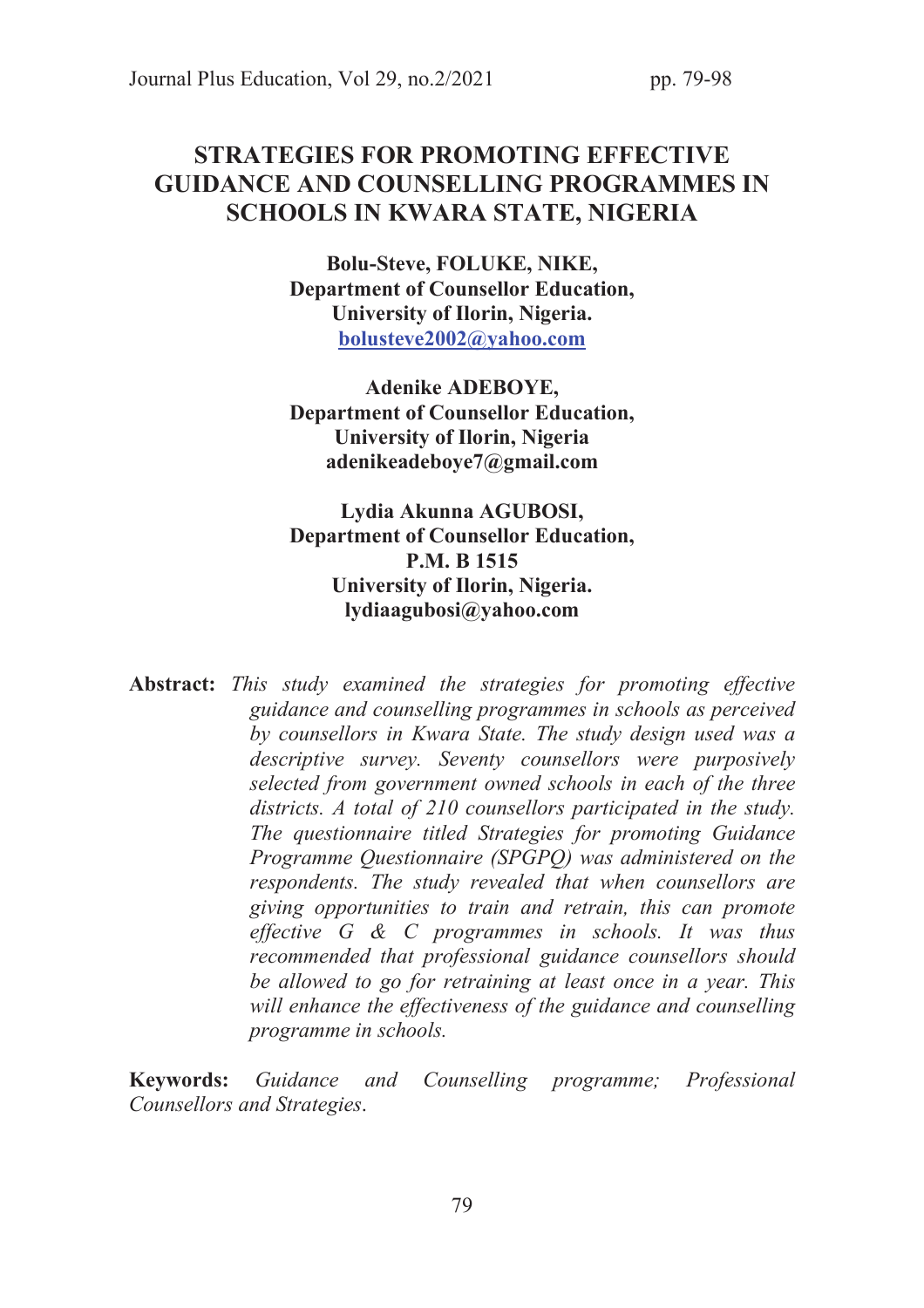# INTRODUCTION

The guidance and counselling programme is an indispensable part of the school administration in the  $21<sup>st</sup>$  century. Irrespective of the quality of educational policies; this programme must be given priority in schools especially, because of the developmental problems secondary school students regularly encounter which hider their educational, emotional and moral development. Through this programme, vocational and educational goals are easily achieved. Owamanam (2005) and Idowu (2016) explained that guidance is assistance offered to an individual to help the client to understand themselves. In order words, exposure to guidance and counselling programmes can help an individual to reach enviable heights in all aspects of human endeavour (Umoh, 2016). However, conducting guidance and counsellingprogrammes within diverse cultures could be a challenge (Matshepo, 2016). Therefore, this study will be of relevance to scholars and researchers from other cultural diversities. They will understand how Nigerian school counsellors implement some of their strategies in promoting effective guidance and counselling programmes in schools. This study will provide a good template for comparison among institutions of higher learning across the continent of Africa and beyond.

It is imperative to note that the Nigerian government has invested substantial resources as a commitment to improving the standard of education (Yusuf, 2004). As a way of boosting her educational policies, the government emphasized the need for the establishment of guidance and counselling in schools. Currently, the Nigerian government is experiencing an economic downturn and struggling to create alternatives pathways to mitigate this problem (Omotosho, 2016). An effective guidance and counselling program as a compulsory aspect of the secondary school curriculum is a necessary tool for creating a platform on which the economy can thrive. The interaction between sound guidance and counselling background, and actionable economic policies, have been reported to generate a high level of productivity among the citizens (UNESCO,2018). Therefore, a good guidance and counselling programme will ensure efficient allocation of resources, especially in emerging economies such as Nigeria and South Africa. In achieving the national developmental goals of guidance and counselling, novel and effective strategies must be put in place in the delivery of these services.

 Sambo (2008) defined guidance as a process in which practitioners assist the clients to improve their wellbeing, alleviate stress and resolve the crisis. Guidance includes an array of specialized activities that assist an individual in achieving self-understanding and self-direction necessary for maximum adjustment to the school programmes and the community at large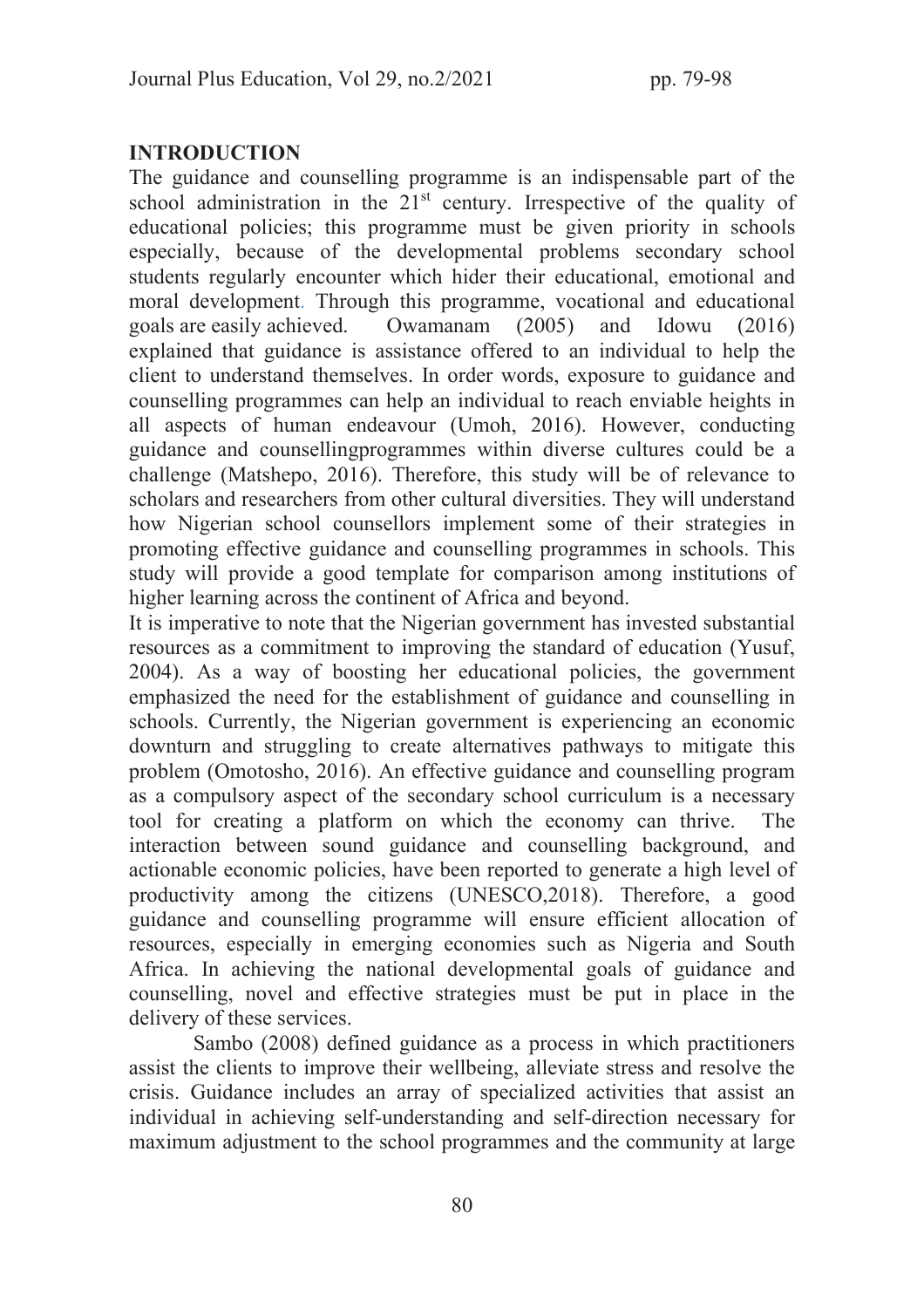(.Mbabazi and Bagaya 2013).The introduction of modern guidance emphasizes a more effective and inclusive approach to the client's problems (Mpho, 2016).Guidance and counselling are two phenomena that are usedinterchangeably. Guidance seeks to develop the self-esteem of an individual (Hue 2007) While counselling is the process of assisting the client in a face to face interaction.

Counselling is an interactive process between the client and the counsellors (Nwoye, 2008). It involves listening, expression of nonverbal communication by which meaning is transmitted from one person to another (Kobiah&Okorodudu 2004). Makinde (1983) and Idowu (2016) indicated that counselling is based on the fact that every individual in any society has had, is having and will have a problem that he alone cannot solve. This is a helping process in which the counsellor and the client value the relationship because it is self-revealing (Umoh, 2016).In every society, there is always a need for a helper, especially in time of trouble or when a person experiences personal problems. Most times, people often turn to adults or significant people in the community for instruction(Idowu,2016). These significant adults are not trained; hence there is a need to employ the services of a professional counsellor to conduct guidance and counselling programmes in schools(Muribwathoho&Shumba, 2014).It is, therefore, evident that counselling is an integral part of the guidance programme.

Lwazi (2016) affirmed that guidance and counselling programmes have helped in handling behavioural problems among secondary school students. It has also aided in reducing academic and emotional stress. Sambo (2008) explained that without guidance and counselling programme in school, the whole purpose of education might not be achieved. In 1959 the guidance and counselling programme was established Nigeria to carter for career and moral development of secondary school students. In achieving this objective, the program began to feature in teacher's education programmes andin 1981, the National Policy on Education emphasized on the need for the introduction of guidance and counselling programmes in schools (Durosaro, 2016). The importance of guidance and counselling in schools cannot be overemphasized yet there are lots of challenges experienced by counsellors in carrying out their duties.

 Yusuf (2004) opined that inefficiency of this program in some schools could stem from the negative attitude of the stalk holders towards the program. The dual roles of the school counsellor have brought a lot of confusion and retrogression to the counselling profession (Ubana, 2008). In most schools, professional counsellors are made to teach and equally carry out their duties as counsellors (Obilade&Laipe, 2000). Policies on education underlined the essential need for the setting up of guidance programmes in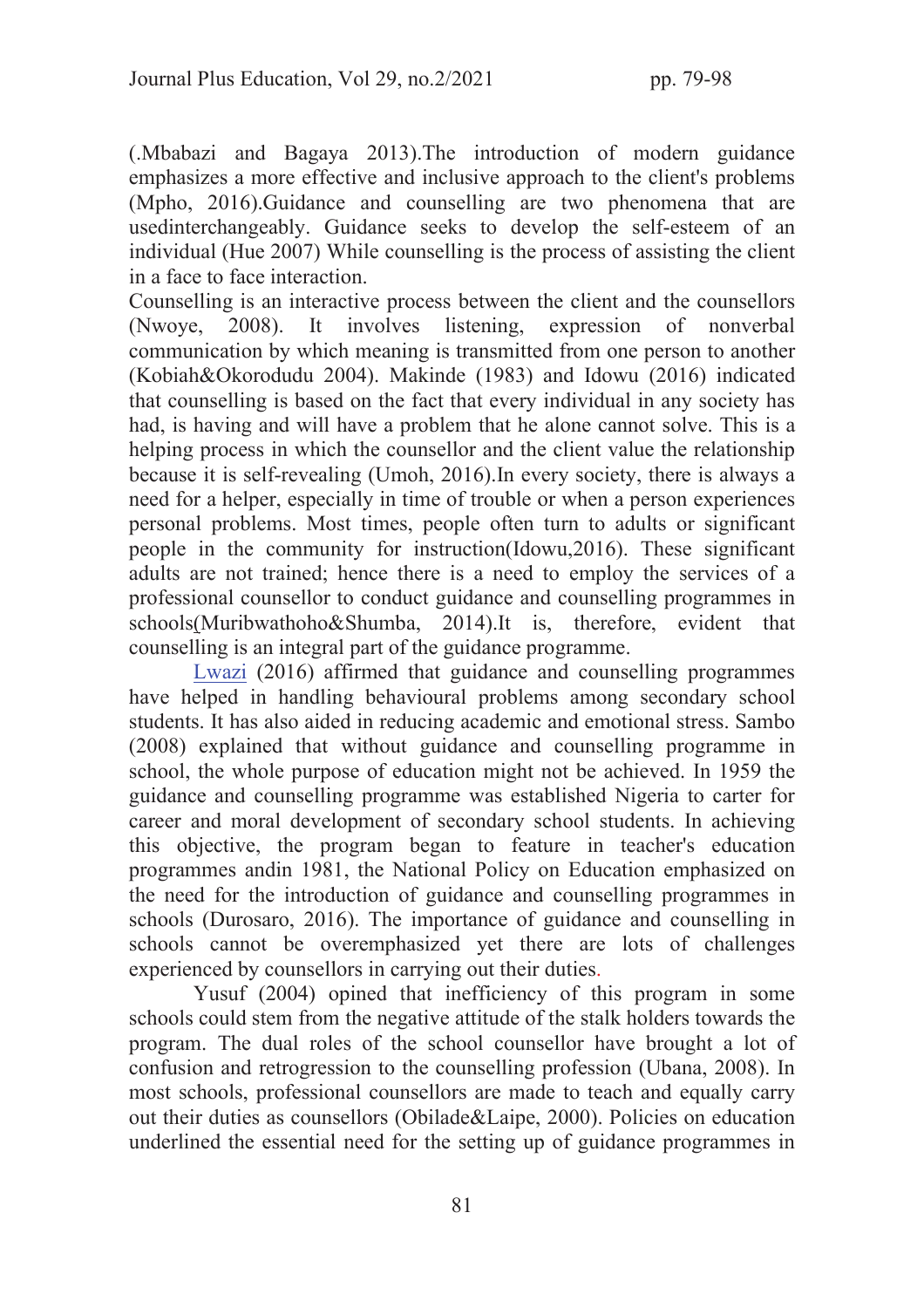post-primary schools. According to Omotosho (2016), the school guidance program was established to carter for career guidance, adolescent's developmental needs, constant expansion in the enrolment rate of students in schools, recurrent changes in the educational sector and deviances in societal core values. The school guidance programmes consist of some major services, which include:

- A)*Orientation services*: This process assists the learner to adjust to the school environment and experiences without difficulty.
- B) *Information service*: This includes occupational, educational and personal-social information.
- C) *Appraisal services*: This practice involves the assessment of an individual and value judgment arrived at based on various relevant characteristics of a client.
- D)*Counselling service*: This is assistance rendered by the professional counsellor to the client to resolve the clients' problem.
- E) *Placement and follow up services*. This is the process of fixing a client in the right occupation or class.

 The establishment of the guidance and counselling programme in schools was meant for the total growth of a child and the development of education, as indicated above. This programme aimed at assisting the students in identifying skills that match with their personality traits. Guidance and counselling help to improve the study habits of students and also motivate them to take the right decision concerning their career pursuit. This programme is necessary for the  $21<sup>st</sup>$  century as this will ensure students' ease of transit from junior to senior secondary school. Lwazi (2016) stated that without academic and career guidance, the whole purpose of education cannot be achieved yet, a lot of challenges are confronting the effective functioning of guidance programme in schools. For example, nothing has been done to boost the standard of the profession. Educational Stakeholders still refers to school counsellor as teachers as such; they are made to carry out duties that are not related to their profession (Owanmanam, 2005). There are many schools without counsellors because some principals still prefer to use career masters (Alabi, 2006). Also, the guidance and counselling programme in the school is not functioning well because of lack of adequate facilities such as office accommodation, cabinets, computer, psychological test e.t.c. The lackadaisical attitude of some counsellor towards the profession is a major challenge confronting the profession (Kobiah&Okorodudu 2004). It is expected that a comprehensive understanding of these strategies will offer the basis for informed decisions on policies regarding guidance and counselling practice in Nigeria.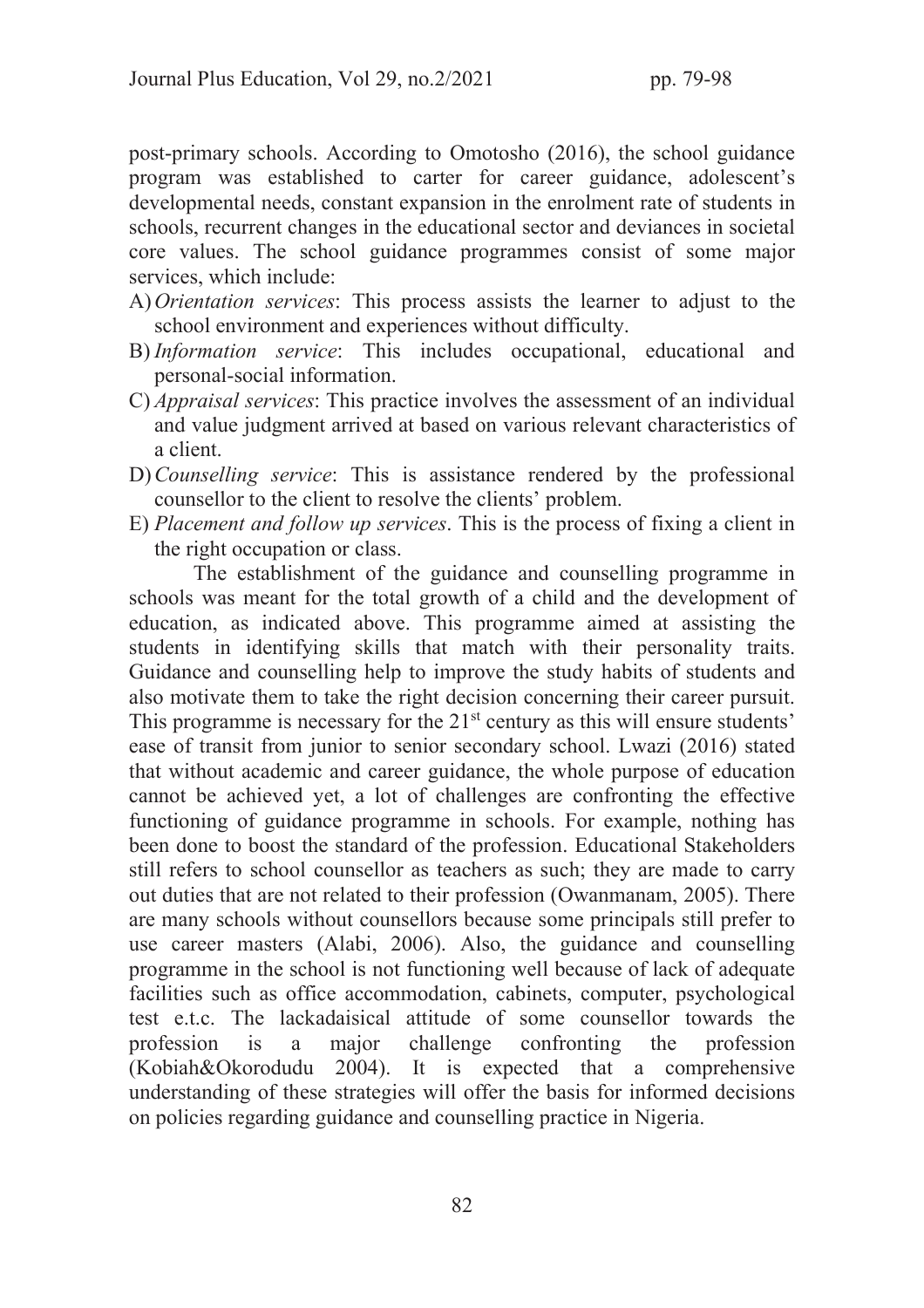### Theoretical Framework

In the implementation of the guidance program in schools, different approaches can be used. In this context, several researchers advocated for the adoption of client Centre theory in the process of promoting guidance and counselling programmes(Gerald, 2013 ). This is because this theory uses the same approach in dealing with pupil's problems when offering guidance and counselling programmes to students in the school sect up (Kensit, 2000).Client Centre therapy is a non-directive approach that requires the client to take an active role in the course of counselling while the therapist being non-directive and supportive. The client-centred approach emphasized on the need to facilitate self-awareness and at the same time influence selfworth and openness (Thomas,2013). This is closely related to the purpose of establishing guidance and counselling programmes in schools. Carl Rogers propounded the theory of Client-Centre Approach in 1951. Rogers believed that human beings could be motivated to the extent that they become positive in their approach about self (Wickman, & Campbell,2003). The client Centre theory is based on the principles which are equally practiced in guidance and counselling process. For example, in the client Centre theory and the guidance and counselling programmes, the psychological contact is always between the therapist and the client. Also, the client is assumed to be in a state of incongruence, while the counsellor/ therapist is expected to provide an atmosphere of unconditional positive regard for the client in the process of their interaction. It is also essential for the therapist/ counsellors to show empathic feelings towards the client. According to Rogers (1951), if these conditions are well expressed during the therapeutic process, a positive personality will emerge. These conditions are the major foundations of guidance and counselling profession.

Rogers believed that when human beings are given favourable environmental conditions to express themselves, they develop self-understanding, which can result in the development of their ability. The theory believes that man can be self-directed, forward-moving and be constructive. The theory also emphasized the need for the therapist to understand and create proper condition and atmosphere where clients can learn to rely on themselves (Thomas,2013). A client can be at the state of incongruence at the beginning of the guidance and counselling session, but the counsellor must reverse the situation. The therapist operates using the following principles congruence/genuineness, unconditional positive regard/respect for the client and empathetic understanding of the client. The major aim of this theory is for the client to achieve self- independence to maintain a high-quality lifestyle. In the process, the therapist is expected to be genuine, understanding and warm in dealing with the client (McLeod, 2019). A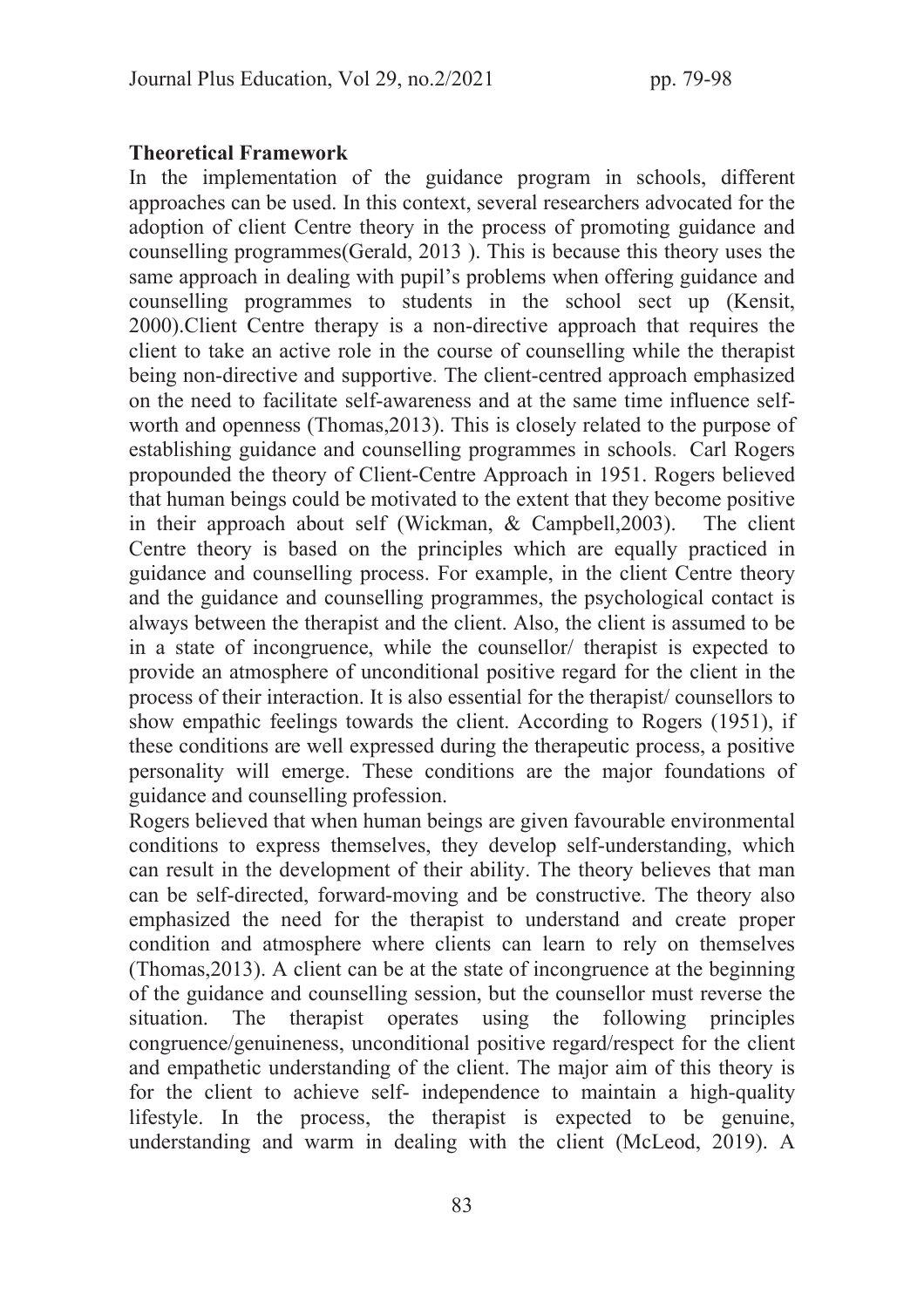mastery of the basic concept of this theory and development of requisites skills can help the counsellor to strategized on improving guidance and counselling programmes in schools (Sambo, 2008).

The practice of guidance and counselling profession depends on the clientcentred theory principles. The use of congruence, unconditional positive regard, and empathy are necessary skills that must be displayed by a counsellor during guidance and counselling sessions (Campell, 2017). Guidance and counselling programme and client Centre emphasized on the need to develop personal potentials through self-realization. The two principles clearly highlighted those unhealthy behaviours and that negative attitudes are the major factors that can hinder self-actualization. At the same time, the development of self-confidence is vital in achieving an individual's goals. Both programmes are interested in the quality of the relationship between the client and therapist (Clark, 2004).

## Strategies for Promoting Guidance and Counselling Programme (A). Developing professional capacity

According to Ojo (2009), the major strategy for improving guidance programme in schools involves the development of professional capability in the use of counselling techniques. These techniques include

### *Facilitation*

This an action that encourages the client to express themselves during counselling programs. This strategy does not specify what type of response is expected, but the technique can facilitate the client to open up in a face to face interaction the counsellor.

### *Paraphrasing*

According to client centre theory of Roger 1951, paraphrasing is an attempt to understand the client point of view by repeating what the client has said in a precise and accurate form. This process helps the counsellor to understand the client in the delivery of guidance and counselling services.

### *Confrontation*

This technique is used in challenging the client to take an honest look at himself. This is usually achieved with a description of the client's appearance and behaviour during the counselling process. At this point, the client is made to take responsibility for their action.

# *Questioning*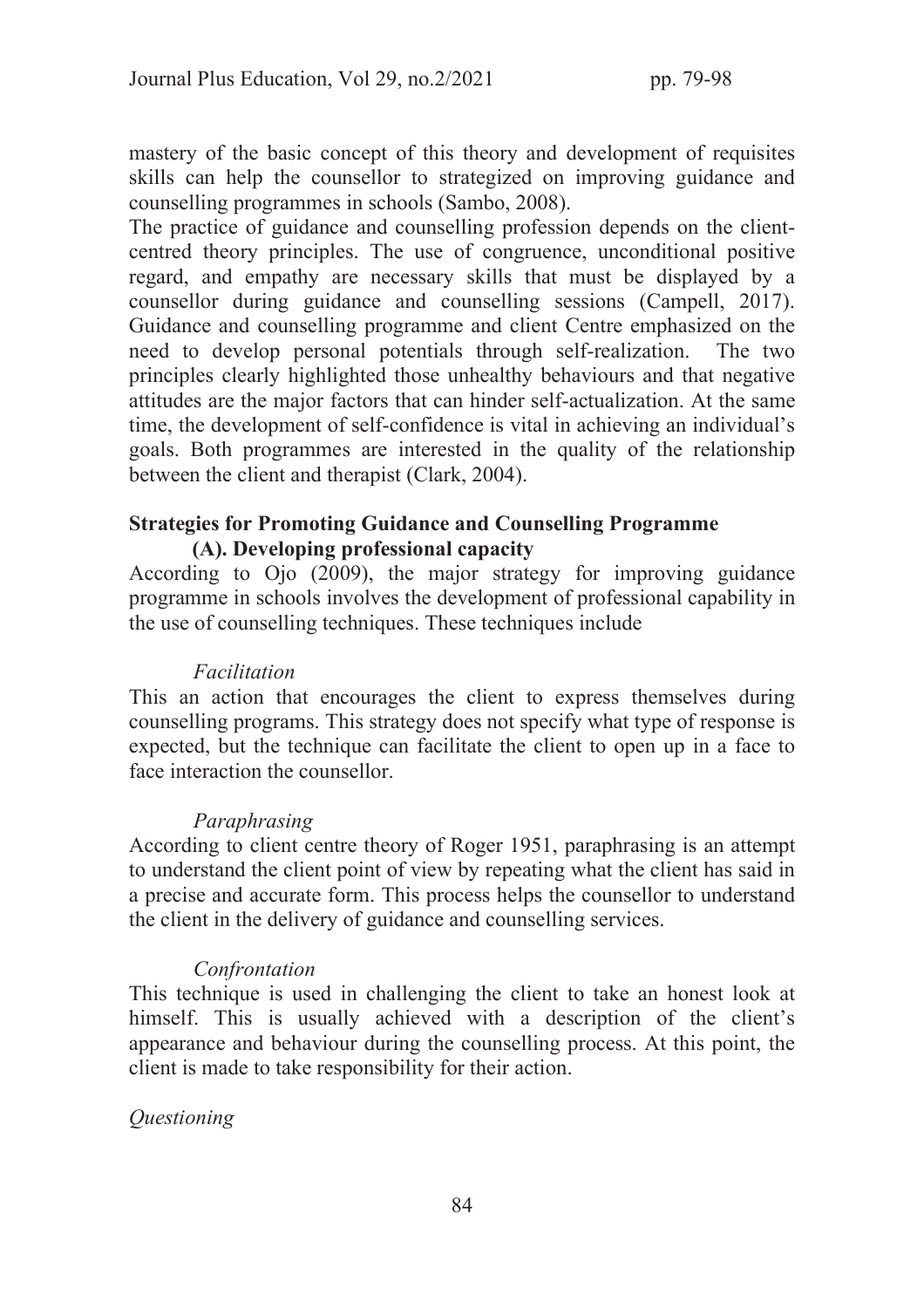The counsellor has to be tactical in the use of the questioning technique because it can be overused. Open-ended questions are used to seek further clarification in the counselling process. The use of this skill would promote guidance program.

### *Reassurance and encouragement*

This technique motivates the client to take action on the information received in the counselling process. For example, the counsellor can encourage the client by the following words *I am here for you; you can make it, I want you to succeed* etc. Others techniques include the reflection of feelings, summarization of all what the client has said at the end of the counselling session. These skills are all embedded in the client-centred theory.

#### (B). Integrated approach

National Report Summary (2013) emphasized on the use of an integrated approach as a way of promoting a guidance programme in schools. According to this report, the recognition of guidance and counselling practice in schools, training and re-training of counsellors, certification of the profession could be a major strategy for improving the actives of guidance services in schools. The report also recommended a need for constant professional development and reappraisal of policies on guidance and counselling practice.

#### (C). Online Guidance and Counselling approach

The traditional method of face to face approach can no longer carter for the currents trends of diverse nature of guidance and counselling needs. A more significant percent of secondary school students has an identity on the internet social media and other online platforms, and these platforms are not without their attendant behavioural deficiencies (Strauss, 2014). A face to face method can no longer capture these population of students effectively. COVID 19 pandemic, has introduced a game-changer in different human endeavours (Yurchisin, Watchravesringkan& McCabe 2005). For guidance and counselling, face to face contact may be impossible during a pandemic. It is now evident that during the pandemic, online contacts rather than face to face approach may be a more effective guidance and counselling method. Other platforms for effective communications include conference call, messaging, voice over internet protocol (VIP), Zoom, and other appropriate technologies that are available can be used for guidance and counselling sessions. With the current trend in the use of social media, it is imperative that computer, social media and online skills become vital tool kits in guidance and counselling strategies. On the overall, for guidance and counselling to become more productive, it must consider the diversities of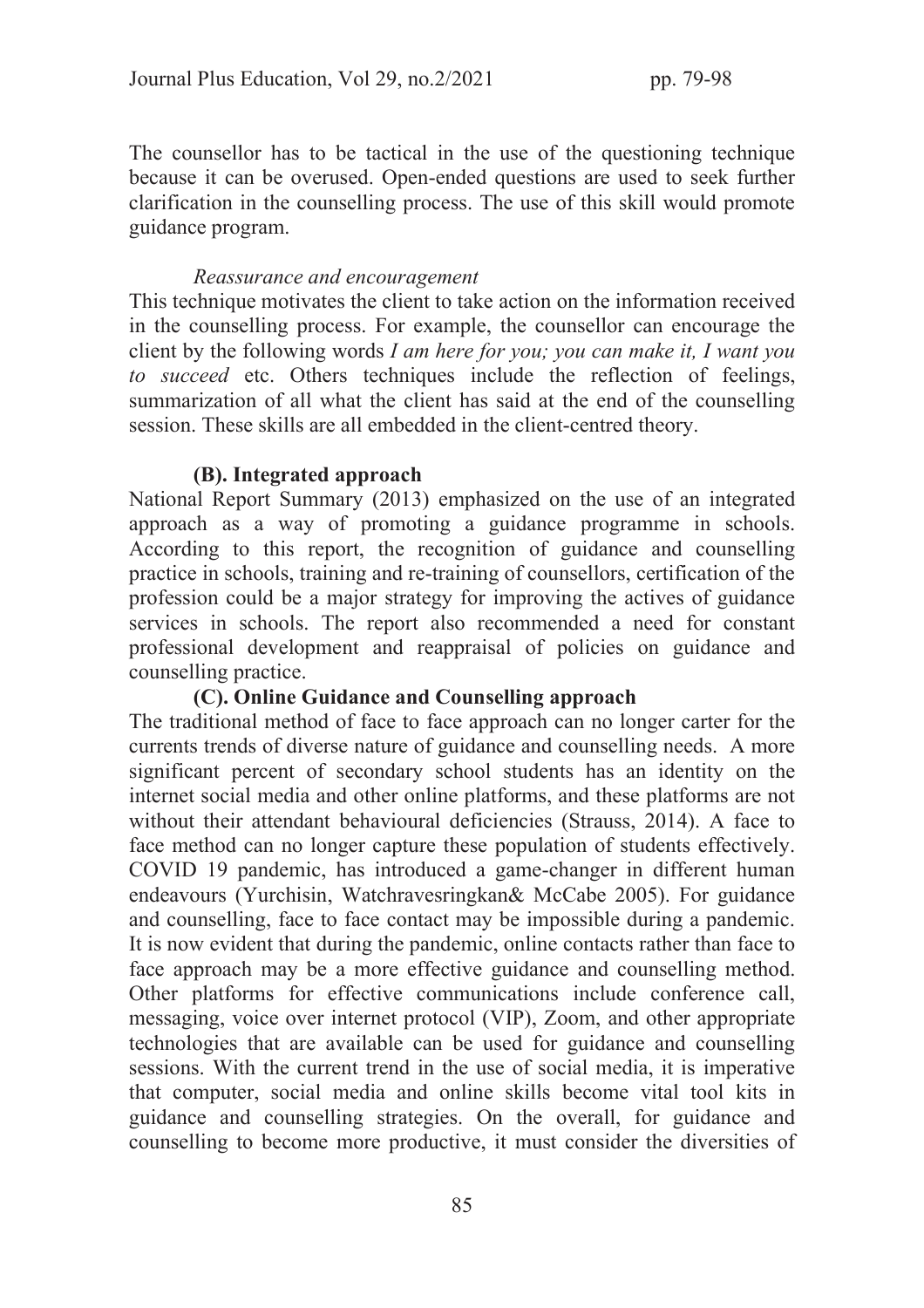the paradigm shift in human endeavours. Mghweno&Mghweno (2014) emphasized that counsellors need to introduce dynamic strategies in carrying out guidance and counselling programme in schools.

 The researchers observed that majority of the counsellors use the same sect of approach in dealing with student's problems; this seem boring to the students and teachers. Mbabazi and Bagaya (2013) noted that the constant repetition of a particular sect of therapeutic methods could mar deefficiency of guidance and counselling process. These set of procedures have also been reported to lack elements of privacy and confidentiality, considered to be the hallmark of guidance and counselling (Boitt, 2016). The trend in the pattern of negative behaviours among secondary school students is alarming. The operators of the guidance and counselling programmes need to map out contemporary strategies to combat these current problems. Various literature such as Low (2009), Eyo, Joshua &Esuong (2010) &Umezulike (2013) has identified problems associated with the delivery of guidance and counselling programmes in schools. These problems are, combining guidance and counselling duties with other school routine duties, the delegation of career duties to unqualified staff and paucity of requisites facilities for service delivery. Despite the importance of G&C, the program has been accorded appropriate recognition in schools. Oye, Obi, Mohd and Bernice (2012) noted that despite the establishment of guidance and counselling in Nigerian schools the services are still fragmented and the researchers suggested a need for a comprehensive overhaul of the program. Mghweno&Mghweno (2014) carry out a study on access to guidance and counselling services and its influence on students' school life and career choice. The researcher emphasized the need to improve the delivery of guidance and counselling for effectiveness.

A lot of studies has been done on guidance and counselling programme in schools and this include, Alabi (2006) who worked on secondary school student's attitude towards guidance and counselling program, Boitt (2016) conducted a study on the evaluation of the Challenges in the Implementation of the Guidance and Counselling Programme in Baringo County Secondary Schools Kenya. Most of these studies did not focus on strategies for promoting effective guidance and counselling programme in school, hence, the need for this study. The main purpose is of this study is to(a) discover counsellors perception on thestrategies used for promoting effective guidance and counselling programmes in schools, (b) to identify the counsellors perception on the strategies for promoting effective guidance and counselling programme in schools on the basis of gender, years in service, educational qualification and religious affiliation.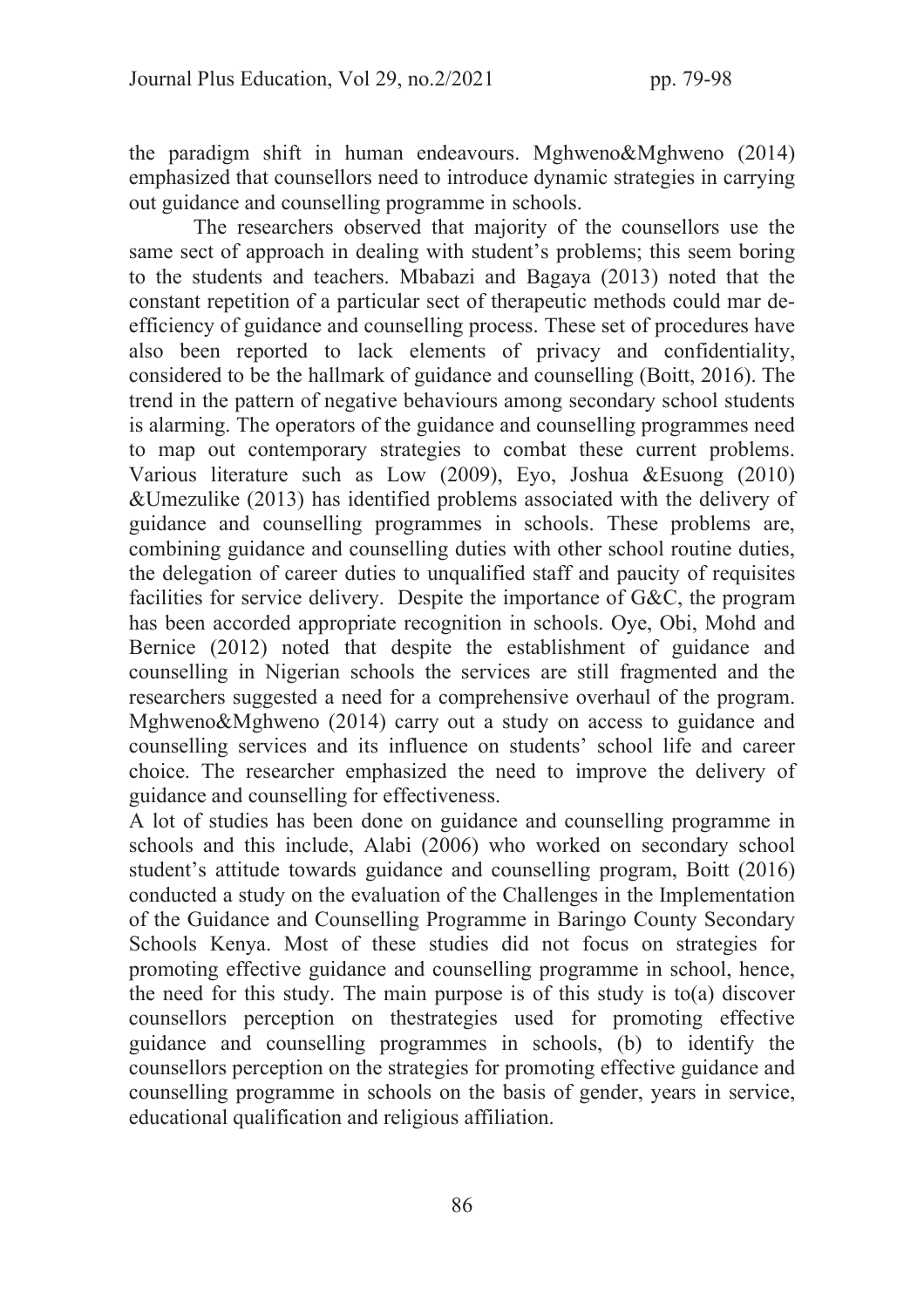## METHOD

## Research Design

The study design used was a descriptive survey. Descriptive research design is a type of technique that describes the characteristics of the population or phenomenon that is being studied(Cabot, 2020).

## **Participants**

Seventy counsellors were purposively selected from government-owned schools in each of the three senatorial districts in Kwara State Nigeria. A total of 210 counsellors participated in the study. The qualitative and quantitative methods were used in this study to gather information from the respondents. The participants were professional counsellors in various schools. The researchers were interested in gathering information from the counsellors who were on the field; as such, an interview section was organized. Two counsellors from the three senatorial districts were purposively selected, thus making a total of six counsellors that participated in the interview. The researchers encouraged each contributor to respond to each question freely. Instrument

The questionnaire titled Strategies for Promoting Effective Guidance Programme Questionnaire (PEGPQ) was developed by the researchers. Items on the questionnaire were derived from the appraisal of current literature. The respondents' information is contained in sections A, while Section B was made up of 15 items on the strategies for promoting effective guidance programme in school.The instrument validity was ascertained by giving a draft of the questionnaire to four experts in the related field of study for vetting. Sequel to their suggestions, inappropriate items were removed while some items were modified. Finally, the items on the questionnaire were adjudged suitable for the study. Using the t-rest method, a reliability index of 0.70 was gotten. Hence, the instrument was statistically reliable

# Data Collection and Analysis

. The ethical issues were taken care of by obtaining permission from the schools and the respondents. Those that were not willing to be part of the study opted out, so they were not served with the questionnaire. Also, the participants were assured of confidentiality before, and those willing were served with the questionnaire.Four major questions were raised during the interview sessions which lasted for about one hour.

In view of the nature of this research work, both descriptive and inferential statistics were used in analyzing the data collected. The hypotheses generated were analyzed using t-tests and Analysis of Variance (ANOVA). All hypotheses were tested at 0.5 alpha level of significance.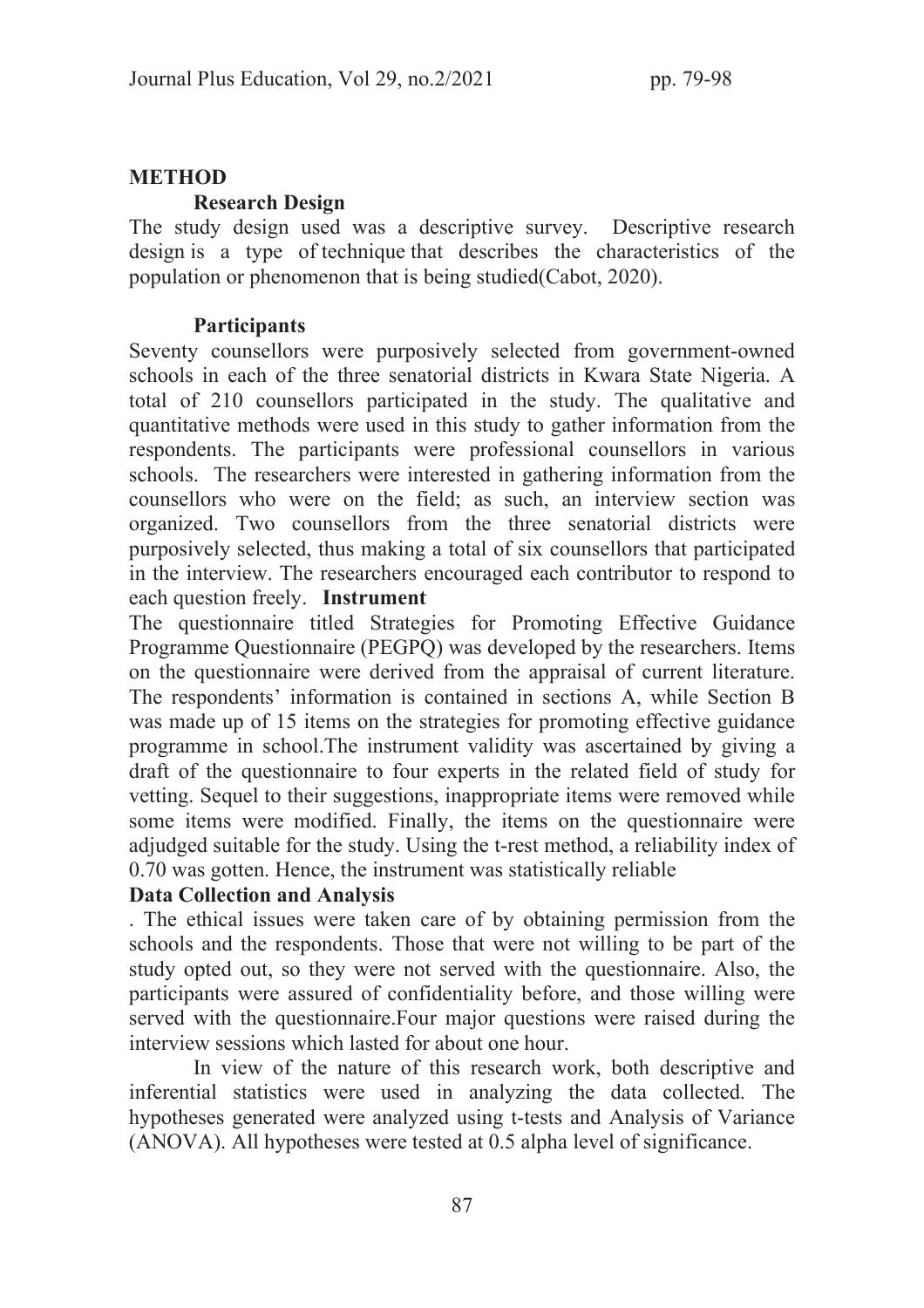| years in service, educational status and religion |     |                            |  |  |  |  |
|---------------------------------------------------|-----|----------------------------|--|--|--|--|
| <b>Variables</b>                                  |     | Frequencies Percentage (%) |  |  |  |  |
| <b>Gender</b>                                     |     |                            |  |  |  |  |
| Male                                              | 101 | 48.1                       |  |  |  |  |
| Female                                            | 109 | 51.9                       |  |  |  |  |
| <b>Total</b>                                      | 210 | 100.0                      |  |  |  |  |
| <b>Years in Service</b>                           |     |                            |  |  |  |  |
| $1-5$ years                                       | 112 | 53.3                       |  |  |  |  |
| $6-11$ years                                      | 84  | 40.0                       |  |  |  |  |
| 12 years and above                                | 14  | 6.7                        |  |  |  |  |
| <b>Total</b>                                      | 210 | 100.0                      |  |  |  |  |
| <b>Educational Status</b>                         |     |                            |  |  |  |  |
| Bachelor's Degree                                 | 105 | 50.0                       |  |  |  |  |
| Post Graduate                                     | 105 | 50.0                       |  |  |  |  |
| <b>Total</b>                                      | 210 | 100.0                      |  |  |  |  |
| <b>Religious Affiliation</b>                      |     |                            |  |  |  |  |
| <b>ATR</b>                                        | 14  | 6.7                        |  |  |  |  |
| Christianity                                      | 95  | 45.2                       |  |  |  |  |
| Islam                                             | 101 | 4.4                        |  |  |  |  |
| <b>Total</b>                                      | 210 | 100.0                      |  |  |  |  |

#### **RESULT**

Table 1:Percentage distribution of respondents by gender, number of

Results from table 1 above show that 101 (48.1%) male and 109 (51.9%) were females. The results also reveal that 112 (53.3%) that participated in the study had 1-5 years of working experience as counsellors, 84 (40.0%) had 6- 1 years' experience while only 14 (6.7%) has 12 years and above experience. However, it is imperative to note that respondents with a Bachelor's Degree and those with Post Graduate Degree have responses of 105 (50.0%). Also, 14 (6.7%) of the participants are adherents of African Traditional Religion, 95 (45.2%) are Christians, while 101 (48.1%) is Islam.

What are the strategies for promoting effective guidance programme?

Table 2 Mean and Ranking on strategies for promoting effective guidance programme

| N <sub>0</sub> | Effective G & C programme can be promoted in any school<br>if:  | Mea  | Ran             |
|----------------|-----------------------------------------------------------------|------|-----------------|
|                | there is an opportunity for training and retraining counsellors | 3.65 | 1 st            |
|                | recognition is given to counsellors as full-time professionals  | 3.64 | 2 <sub>nd</sub> |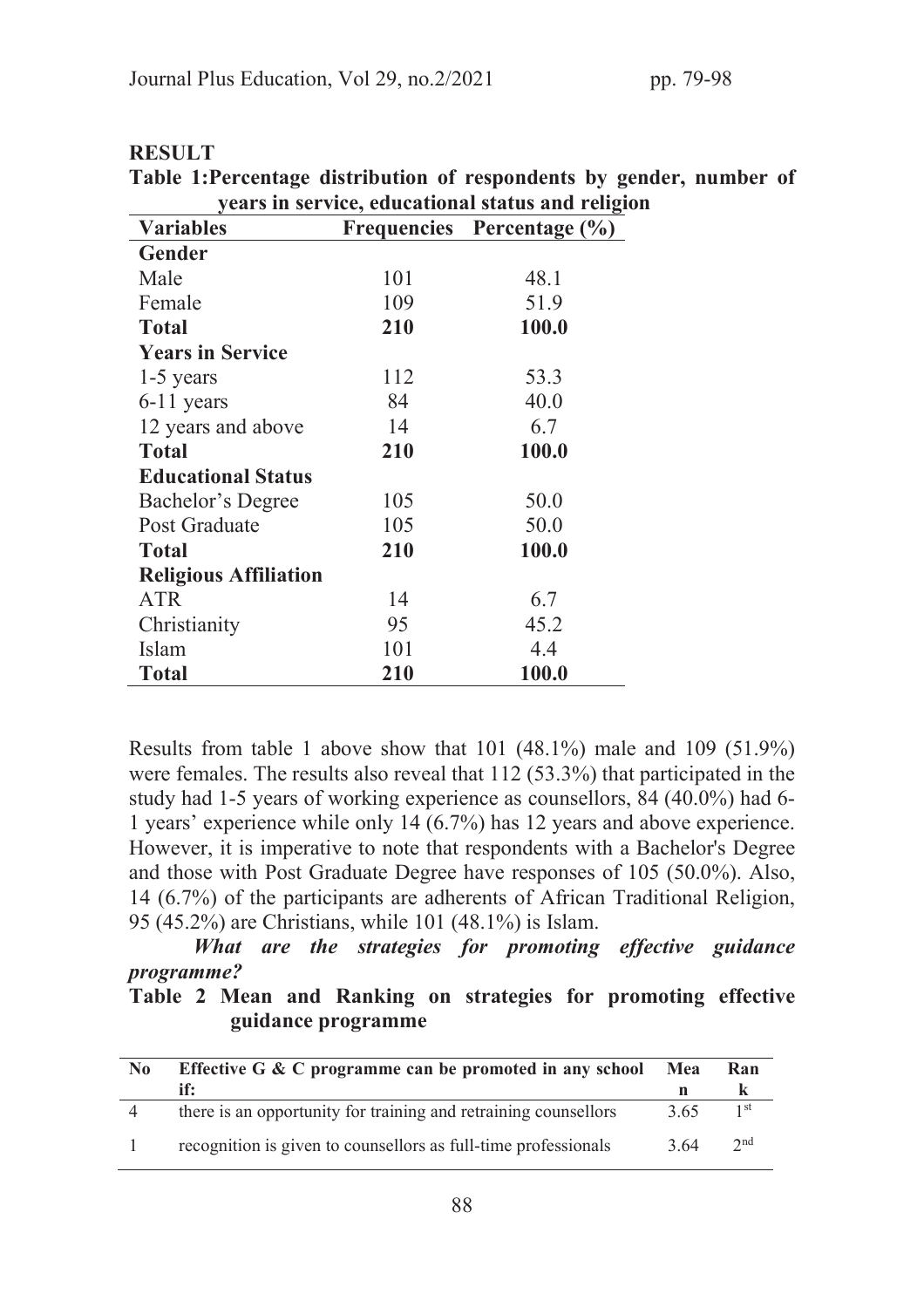| 11 | Guidance and counselling programmes are included on the<br>school time table    | 3.57 | 3 <sup>rd</sup>  |
|----|---------------------------------------------------------------------------------|------|------------------|
| 8  | counsellors are allowed to practice their core professions                      | 3.55 | $4^{\text{th}}$  |
| 2  | counselling is certified and licensed by the government                         | 3.53 | 5 <sup>th</sup>  |
| 15 | there is enough awareness on the importance of $G\&C$ in schools                | 3.45 | 6 <sup>th</sup>  |
| 5  | counsellors are computer literate                                               | 3.44 | 7 <sup>th</sup>  |
| 7  | the duties of counsellors are well outlined by the ministry of<br>education     | 3.43 | <b>g</b> th      |
| 3  | the government provides relevant support for the counsellors                    | 3.42 | <b>9th</b>       |
| 9  | stakeholders are well enlightened on the importance of guidance<br>services     | 3.37 | $10^{\text{th}}$ |
| 6  | guidance services are provided for students in the classroom                    | 3.34 | 11 <sup>th</sup> |
| 10 | there is a periodic evaluation of guidance programmes in<br>schools             | 3.33 | $12^{th}$        |
| 13 | career masters are not allowed to carry out the duties of school<br>counsellors | 3.29 | 13 <sup>th</sup> |
| 14 | counsellors are placed on a better salary scale                                 | 3.2  | 14 <sup>th</sup> |
| 12 | G & C programmes are included in the school time table                          | 3.07 | 15 <sup>th</sup> |

#### *Note*. \*Standard Reference Mean = 2.50

Table 2 shows the mean and ranking of strategies for promoting effective guidance programme. Items 4, 1 and 11 ranked as the top 3. Item 4 (there is an opportunity for training and retraining counsellors) ranked 1st with a mean score of 3.65; followed by item one which ranked 2<sup>nd</sup> with the mean score of 3.64. From the above table, the mean scores are more than the mid-mean score of 2.50; it can thus be inferred that the items were seen as the perceived strategies for promoting effective guidance programme.

There is no significant difference in the strategies for promoting effective guidance and counselling programme in schools as perceived by school counsellor on the basis of gender and Educational Status.

Table 3 Mean, SD and t-value of Strategies for Promoting Effective Guidance Programmes Based on Gender and Educational Status

| wuun                      |     |       |       |     |        |         |                 |
|---------------------------|-----|-------|-------|-----|--------|---------|-----------------|
|                           | N   | M     | SD    | df  | t-cal. | t-crit. | <i>p</i> -value |
| Gender                    |     |       |       |     |        |         |                 |
| Male                      | 101 | 47.87 | 6.971 | 208 | 0.13   | 1.96    | 0.90            |
| Female                    | 109 | 48.02 | 9.293 |     |        |         |                 |
| <b>Educational Status</b> |     |       |       |     |        |         |                 |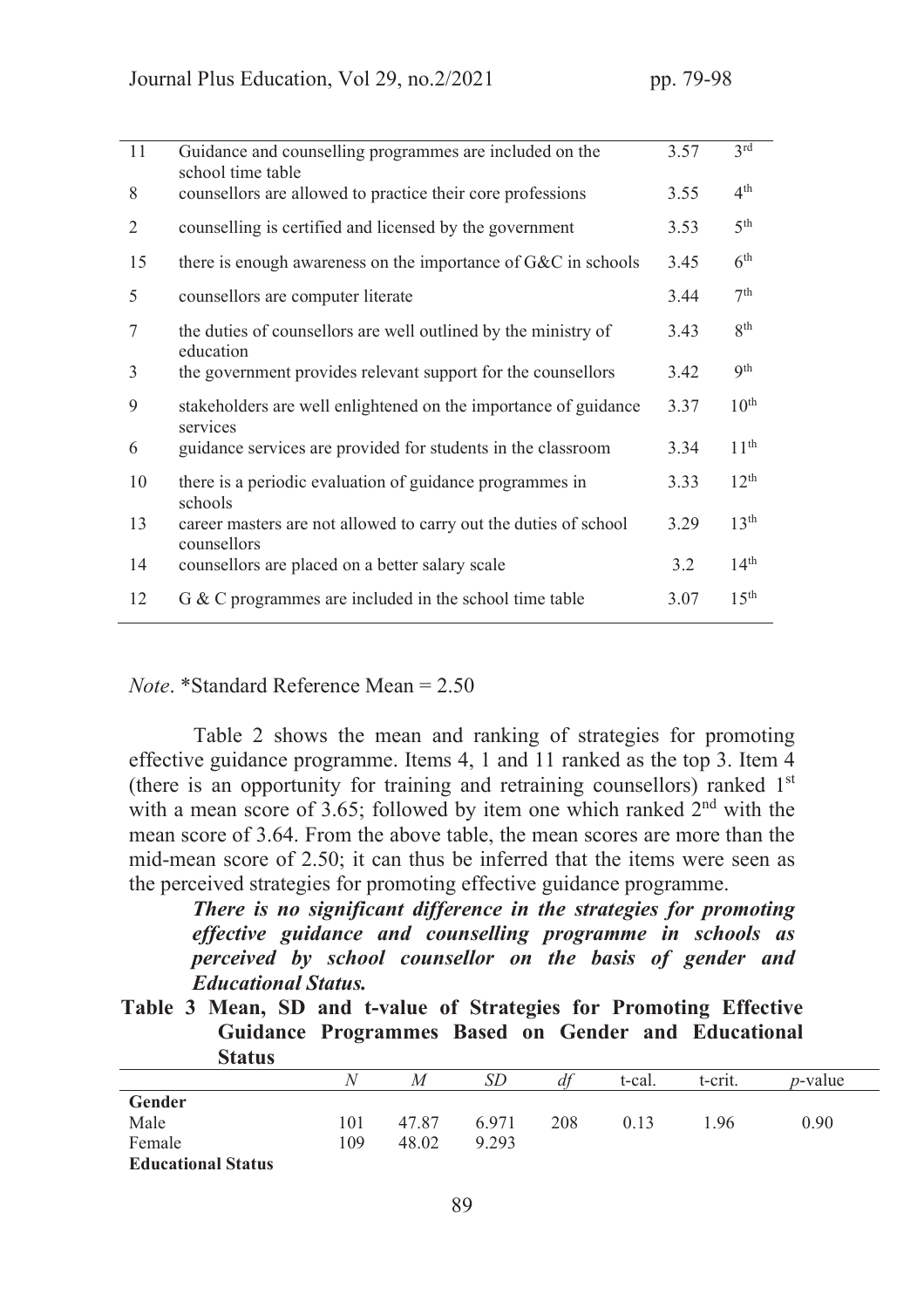|                          |     |       |       | df  | t-cal. | t-crit. | <i>p</i> -value |
|--------------------------|-----|-------|-------|-----|--------|---------|-----------------|
| <b>Bachelor's Degree</b> | 105 | 47.03 | 8.881 | 208 |        | .96     | .106            |
| Post Graduate            | 105 | 48.87 | .472  |     |        |         |                 |

The p-value of 0.90 (gender) and .106 (Educational status) is greater than 0.05 alpha level of significance, as such the hypothesis is not rejected. This implies that counsellors, irrespective of their gender and educational status, they all agreed to the strategies for promoting effective guidance programmes in schools.

There is no significant difference in strategies for promoting effective guidance and counselling programmes in schools as perceived by counsellors based on years of service and religion.

Table 4 ANOVA Table on Strategies for Promoting Effective Guidance Programmes in Schools Based on Years in Service and Religion

| Source of variance      | SS      | df             | $\overline{MS}$ | F-cal. | F-Crit. | ັ<br>$p$ -value |
|-------------------------|---------|----------------|-----------------|--------|---------|-----------------|
| <b>Years in Service</b> |         |                |                 |        |         |                 |
| Between Group           | 277.1   | $\overline{2}$ | 138.6           | 2.06   | 3.00    | .130            |
| Within Group            | 13909.3 | 207            | 67.19           |        |         |                 |
| Total                   | 14186.4 | 209            |                 |        |         |                 |
| <b>Religion</b>         |         |                |                 |        |         |                 |
| Between-Group           | 130.1   | $\overline{2}$ | 65.03           | .96    | 3.00    | .39             |
| Within Group            | 14056.4 | 207            | 67.19           |        |         |                 |
| Total                   | 14186.4 | 209            |                 |        |         |                 |

Table 4 shows that the p-value of .130 (Years in service,  $F_{2, 207} = 2.06$ , p > 0.05). and. 39 (religion,  $F_{2, 207} = 0.96$ ,  $p > 0.05$ .) is greater than 0.05 alpha level of significance, as such, the hypothesis is not rejected. Results in table 4 indicate that that irrespective of the counsellors' years in service and different religious belief, they all have the same perception on strategies for promoting guidance programmes in school.

Interview Session

Respondents views on the following questions:

## 1. As a counsellor, do you see the need for improvement in the delivery of guidance and counselling programmes in schools?

Respondents 1-- Yes. This is because there are emerging problems every day in schools brought about by technological advancement. There are new trends in criminal activities among students at all levels.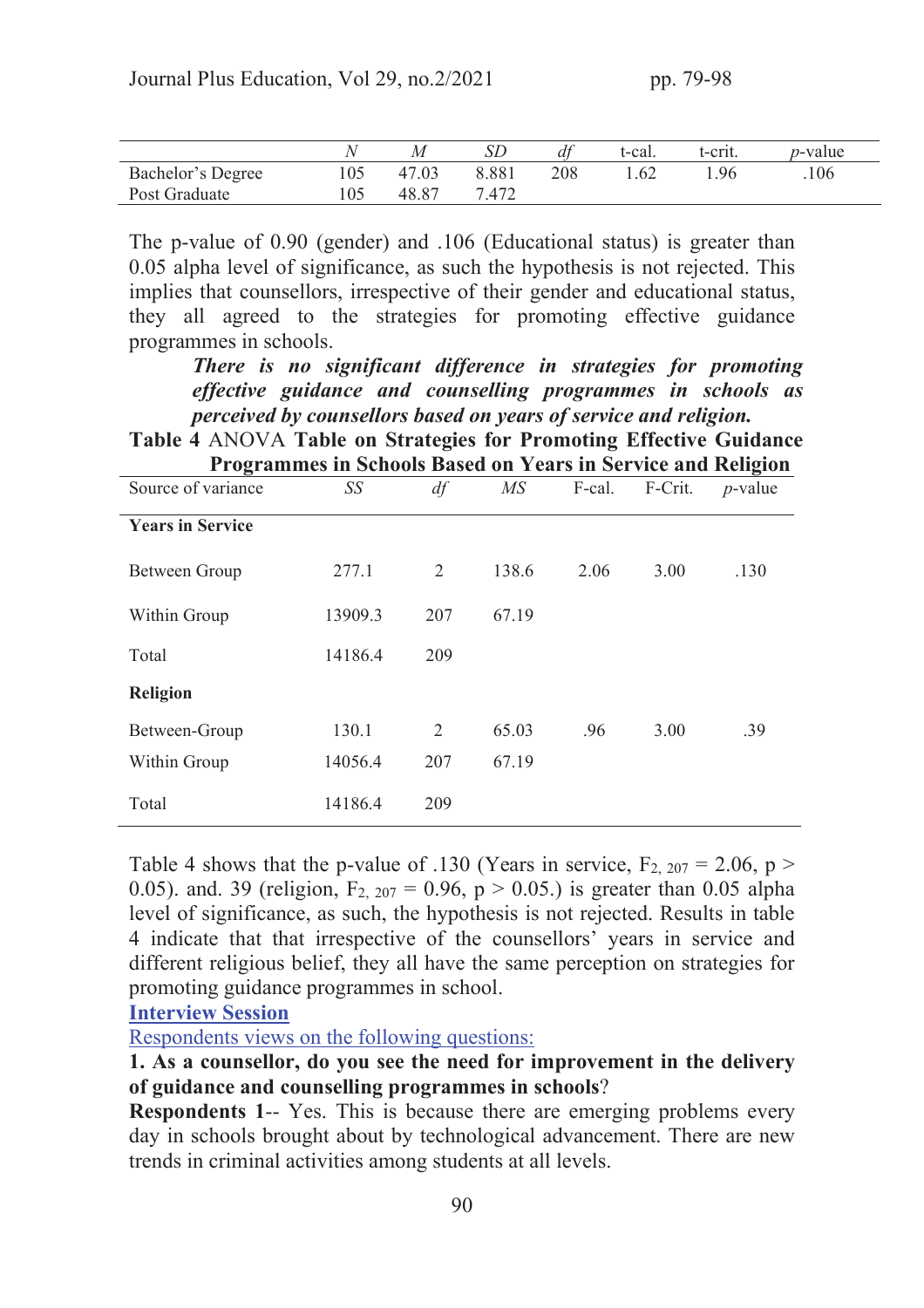Respondents 2—Yes. G and C have the capacity to facilitate the attainment of educational policies, so there is a need to continually improve the delivery content to enhance the programme in schools.

Respondent 3---Yes. Stakeholders seem not to understand what G and C is all about as such counsellors are giving dual roles; they carry so much responsibility which does not permit for effective delivery of guidance and counselling services.

Respondent 4--- There is a need for improvement in performance. It can be inferred that counsellors have not been able to record expected achievements in term of performance in the course of their service delivery.

Respondent 5--- A close look at the current trend in societal values; there is a need to improve in the delivery of guidance and counselling services in schools. Some school counsellors are not performing their duties as expected, and many students are not educated on the importance of G&C services in schools.

**Respondent 6---** I feel the delivery channel is okay; however, there is a need for sensitization among stakeholders on the importance of providing facilities for practical guidance and counselling services in schools.

2. In your view, as a counsellor, do you think there is a need to devise new strategies in improving G and C programmes in schools?

Respondent 1----The world is advancing, so counselling activities must step up with the contemporary trend. Therefore, counselling strategies should be reviewed to stay abreast with the current trend of behaviour, occupation and socialization.

Respondents 2&3-----Yes, there is a need to devise new strategies in carrying out our activities in schools.

Respondent 4—There is a necessity for the school counsellors to create awareness on the need for G&C in contemporary times. In doing this, the professional counsellor has to do things in a different way to attract clients.

Respondent 5--- The strategies used by counsellors are okay, but there is a need to adjust to the demand of contemporary times constantly.

Respondents 6--- It is essential to develop more robust guidance and counselling programmes in schools, counsellors should be smart in their delivery methods. The strategies should focus more on how to attract these students for G&C programmes as we all know that the amount of investment deposited in these students depends on how they handle life challenges in the nearest future.

3. Do you think G and C needs a comprehensive overhaul in Nigeria?

Respondents 1--- No. what is needed is new strategies in addition to the old ones.

Respondents 2---- No. we only need to improve on our strategies.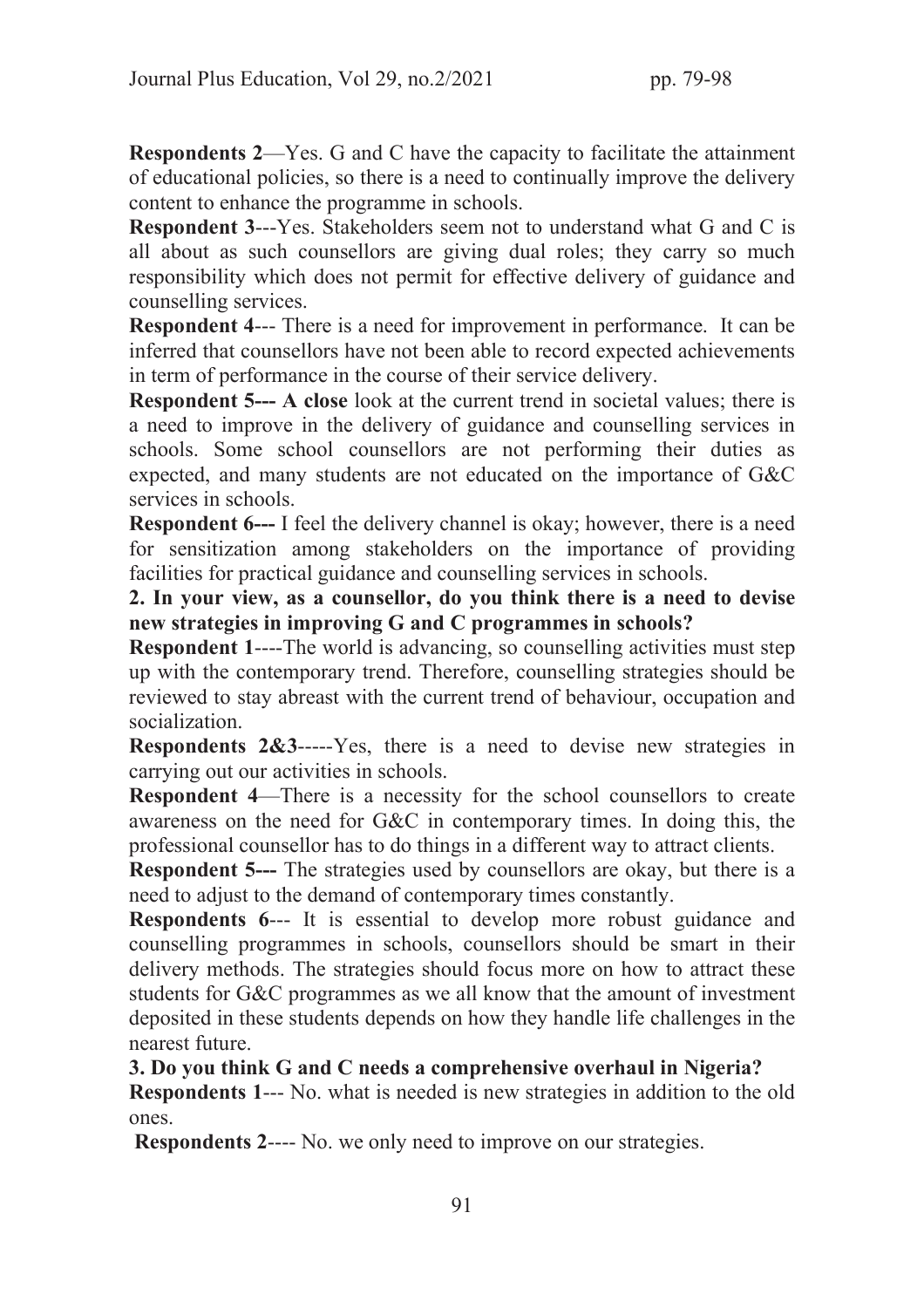Respondents 3---- Yes. Guidance and counselling process will allow for an integrated approach in dealing with student's current problems.

Respondents 4---- There is a need for comprehensive repair to actually achieve the aims and objectives of guidance and counselling in Nigeria.Guidance and counselling is supposed to be part of educational programmes, yet so many schools do not see the need for this programme.

Respondents 5----No. It is the operators of guidance and counselling services that need to be innovative in the process of delivery.

Respondents----6. As a counsellor, we ought to be futurist in our approach to issues. The core objectives of setting up G&C in schools has not changed; however, the pattern of behavioural problems among secondary school students keep changing over time.

# 4. What are the various strategies that can be used to improve the G and C programmes in schools?

Respondent 1---G and C should be included in the school time table. Also, the respondents recommended in-service training for counsellors and that the government should enforce the establishment of G and C in all schools.

Respondent 2--- There is need to organized refreshers seminars and workshop for the counsellor. The counsellors affirmed that they have not gone for any training in the last ten years. Also, counsellors should be exposed to online counselling to keep pace with the present level of globalization

Respondent 3—The counsellor emphasized on the need to develop appropriate appraisal plan. Schools counsellors should link up with agencies that could assist in enhancing G and C programmes.

Respondent 4—Guidance and counselling programmes should be included in the school time; this will create awareness on what the programme is all about and its importance. Many students do not actually understand the use of these services.

Respondent 5----The G&C programme in schools should be broad enough to accommodate other intervention services that can be of help to the secondary school students. For example, the counsellor can introduce parentchild counsellor interaction, recreational intervention programmes, peer cluster programme etc.

Respondents 6---The use of online counselling should be encouraged. This will assist in reaching out to large numbers of clients who need guidance and counselling services within the shortest time.

# **Discussion**

The study revealed that training and retraining of counsellors and recognition of counsellors as full-time professionals are important in enhancing the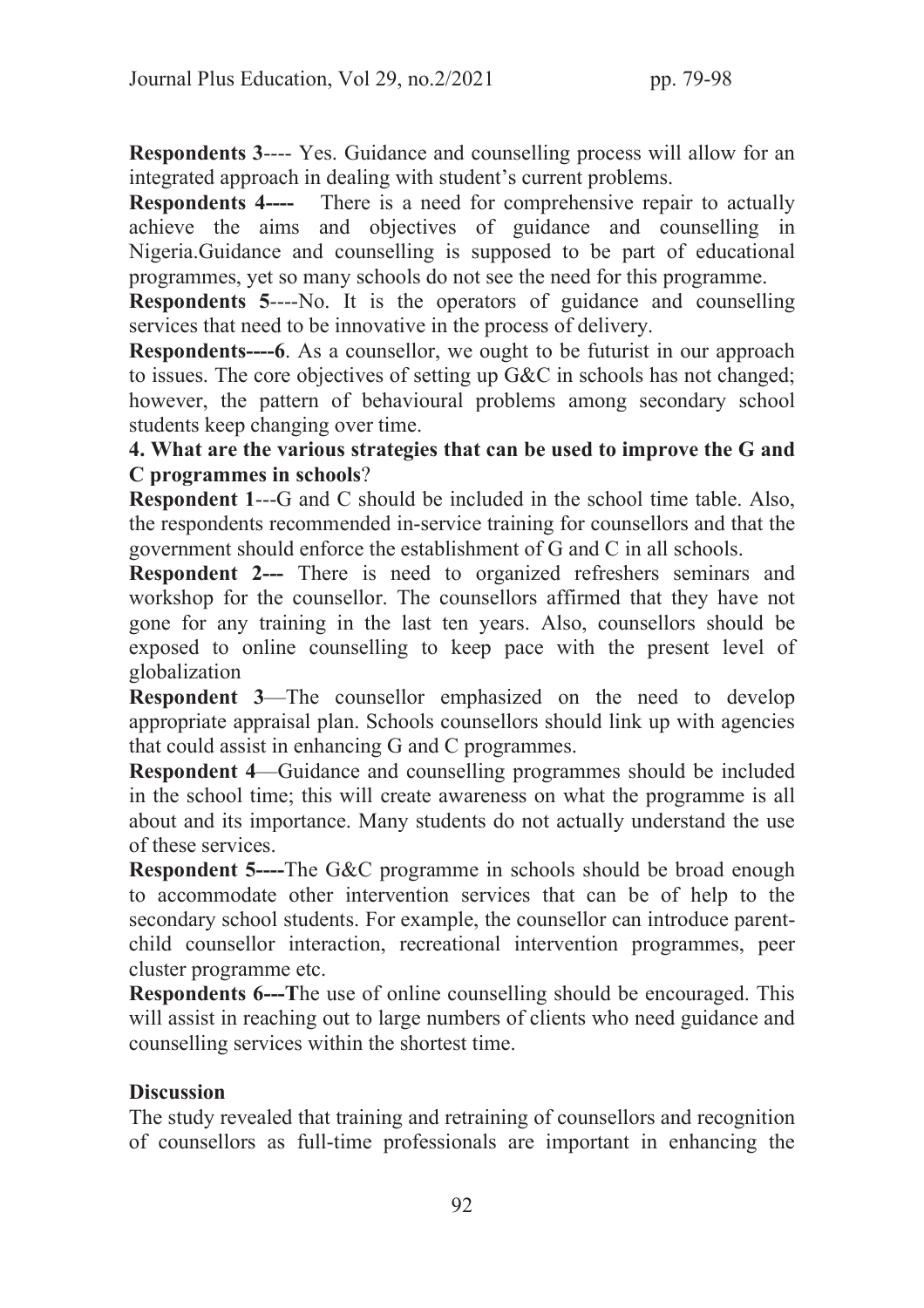guidance and counselling programme in schools. Yusuf (2004) affirmed that there is a need to train and retrain counsellor to be efficient in carrying out their duties in schools. In the same vein, Yahaya (2016) noted that professional counsellors should continuously update their level of proficiency through constant training and retraining to enhance their knowledge on basic concepts and contemporary strategies of guidance and counselling.Bulus (2001) explained that counsellors' roles are often misconceived within the school system, and as such most counsellors are not allowed to practice on a full-time basis.Alabi (2006) opined that if the counsellor is allowed to display their professional wealth of experience, guidance and counselling programmes will help to improve the entire educational programme sector. As earlier advised, Umoh (2016) emphasized on the need for counsellors to practice on a full time basis

 Results that emanated from this study showed that majority of the respondents agreed in their perception of the strategies to deplore so as to enhance the effectiveness of guidance and counselling programmes in schools based on gender. As such, irrespective of the respondents gender they did not differ in their perception. In a study carried out by Ojo (2009) the researcher also discovered that male and female counsellors also had a similar perception on the need to develop friendly strategies that can enhance guidance and counselling services in schools. The similarity in opinion could be a result of what they have observed in the field. In the same vein, Durosaro (2016) emphasized the need for professional counsellors to be innovative when delivering guidance and counselling services in schools. Ubana (2008) recommended that stakeholders should do everything to promote guidance and counselling programmes to achieve their aims.

 The counsellor's number of years in service did not influence their opinion either. This perception tends to suggest that the counsellor have similar experiences on the field particularly, on the need to re-strategized the counselling approach in secondary schools. According to Yahaya(2016), regardless of the counsellors' years in service and educational qualification, there is the need to constantly uphold the standard of counselling practice. However, this can be achieved through the exposure of counsellor to current counselling strategies.

The respondent's educational status also had no influence on their perception. The respondent's perception is likely to be related because they are all exposed to similar educational training. This finding is in agreement with the study of Ojo (2009) who revealed that the differences in the educational level of the counsellors notwithstanding, they all agreed on the need to develop strategies that can improve guidance and counselling programmes in schools.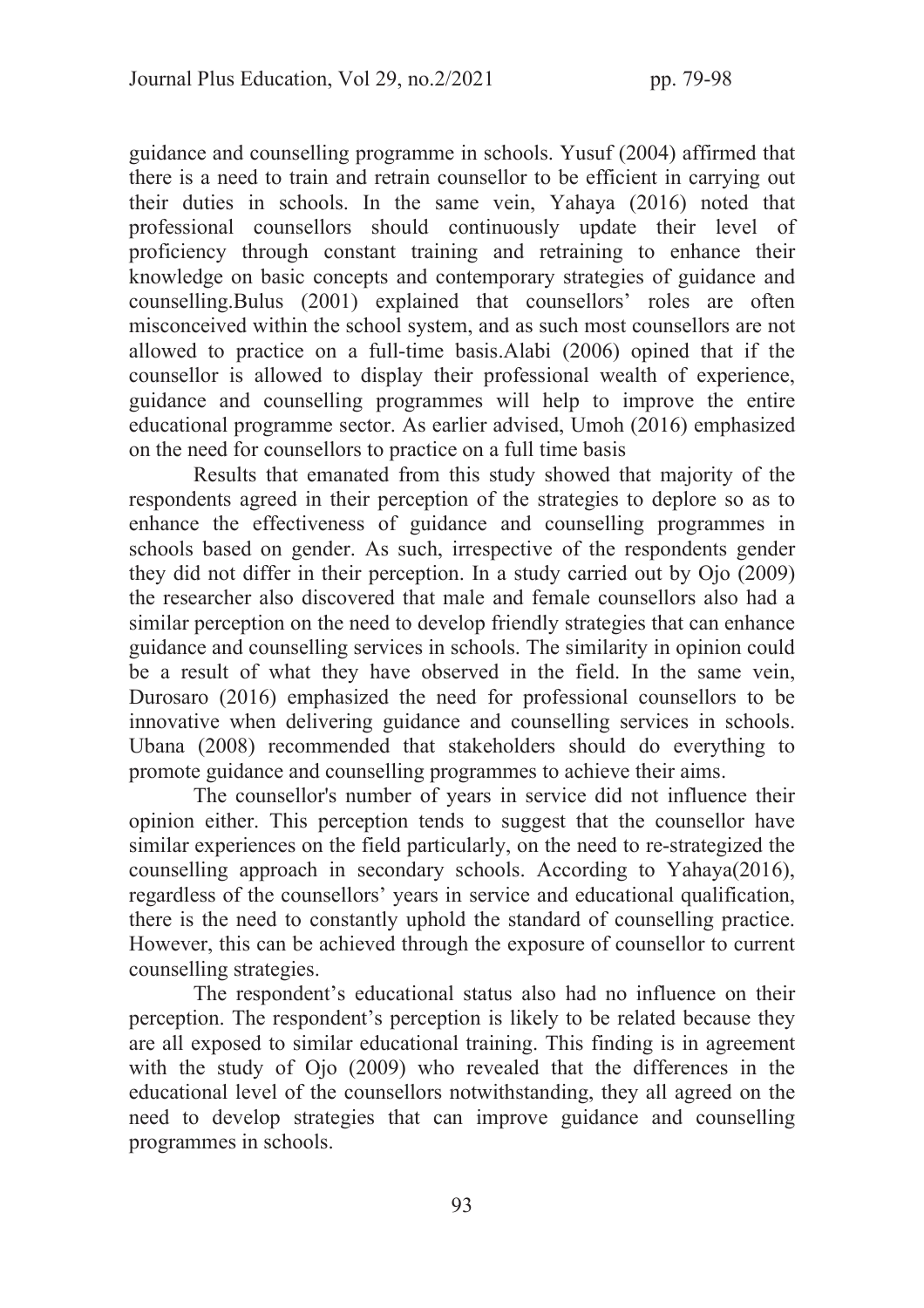The result revealed that both Christians and Muslim counsellors showed a similar perception of the strategies for promoting effective guidance program in schools. Most religious tenets are grounded on some of the philosophies of guidance and counselling programmes, and this could be the primary reason why their perception is the same. Yusuf (2004) observed that most times the attitude of both Christians and Muslims faithful's are the same on the issue that relates to guidance and counselling services.

 The interview process confirmed that there is a need for improvement in the delivery of guidance and counselling programmes in schools. This affirmation was also confirmed Boitt (2016) who advocated on the need to improve guidance and counselling services in Kenya. Majority of the respondent believe that most of the strategies that have been used for guidance and counselling practice are potent to resolve problems; however, they observed that there is need to introduce new strategies to enhance guidance and counselling programmes in the  $21<sup>st</sup>$  century. Wambu& Fisher (2015) reechoed this by explaining that there is a need to improve on counselling styles as a result of the societal changes. The respondents agreed on the need to introduced some new strategies that can enhance guidance and counselling services in Schools. Lwazi (2016) revealed that for guidance and counselling programmes to be effective in schools, especially in contemporary times, the counsellor must introduce new attract clients.

#### Conclusion and Recommendations

It was concluded that gender, years in service, educational status and religion of the respondents did not significantly influence the views of counsellors. It is therefore suggested that counsellors should go for constant training on strategies for improving guidance and counselling programmes in schools. The duties of the school counsellor should be spelt out and be given due recognition as professional counsellors. Stakeholders should make it compulsory for schools to employ professional counsellors on full time. This will enhance the effectiveness of the guidance programme in schools. Counsellors should be innovative and develop strategies that could enhance guidance and counselling programmes in schools.

#### References

- Adeoye A.A. (2016). Relationship between the counsellor and other school guidance personnel. In AI Idowu (ed). *Guidance and counselling in education*. Ilorin, Nigeria: University of Ilorin Press.
- Akintoye, K.S & Cole O.R.(2007).*The basis of guidance and counselling*. Ilorin: Integrity Publications.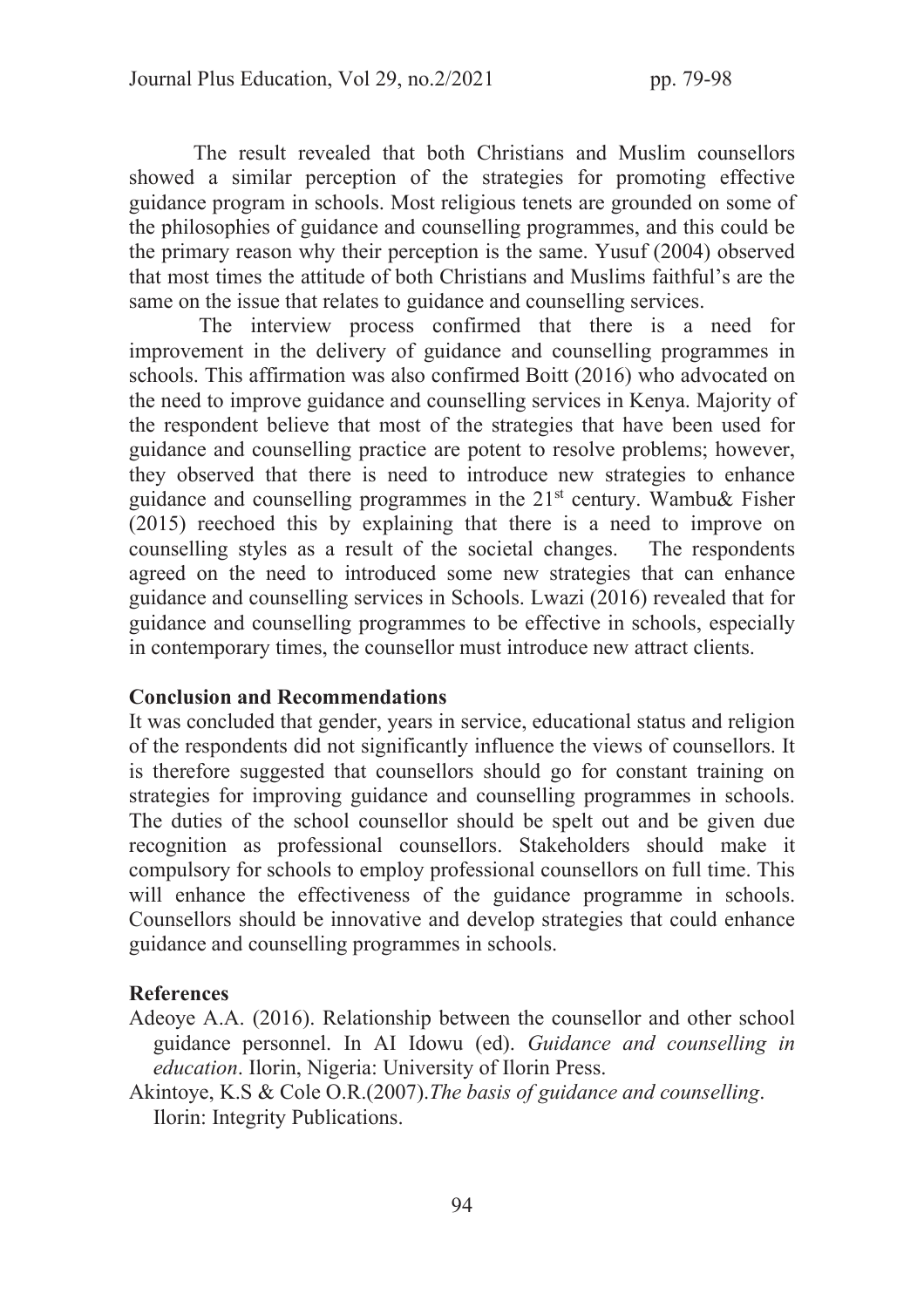- Alabi, L.( 2006). *The attitude of secondary school students towards guidance and counselling programmes in Moro Local Government Area of Kwara State*. Ilorin, Nigeria: University of Ilorin
- Boitt. J. (2016). Evaluation of the Challenges in the Implementation of the Guidance and Counselling Programme in Baringo County Secondary Schools, Kenya. *Journal of Education and Practice*. 7:(30)27
- Bulus,I.(2001). Counselling and counsellor education Nigeria: The post present and future challenges. *ABU Journal of counselling and Human Development,* 1(1):28-36.
- Campbell, J.A. (2017).*Person centered theory and considerations for counselling practice and teaching.*
- https://everypiecematters.com/jget/volume01-issue02/person-centeredtheory-and-considerations-for-counseling-practice-and-teaching.html. Accessed 17 July 2020
- Cabot, Y. (2020).*What is descriptive research method according to?*https://askinglot.com/what-is-descriptive-research-method-accordingto
- Clark, A. (2004).Empathy :Implications of three ways of knowing in counselling. *Humanistic Counseling, Education and Development, 43:* 141-151
- Durosaro, I.A.(2016). Elementary school counselling. In AI Idowu (ed). *Journal of Guidance and counselling in education*. Ilorin, Nigeria: University of Ilorin Press.
- Eyo M. B, Joshua A.M &Esuong A. E (2010). Attitude of secondary school students towards guidance and counselling services in Cross River State. *Edo Journal of Counselling* 3(1), 87-99.
- Gerald, C. (2013). *Theory and practice of counselling & psychotherapy* (9th ed.). Pacific Grove, CA: Brooks/Cole
- Hue, M.T. (2007). The relationship between school guidance and discipline: Critical contrasts in two Hong Kong Secondary Schools. *Educational Review* 59:343-361
- .Idowu I. (ed.) (2016). *Guidance and counselling in education*. Ilorin, Nigeria: University of Ilorin Press.
- Kensit, D. (2000). Rogerian theory: A critique of the effectiveness of pure client- centred studies of the Person Therapy*. Counselling Psychology Quarterly, 13,* 345-351.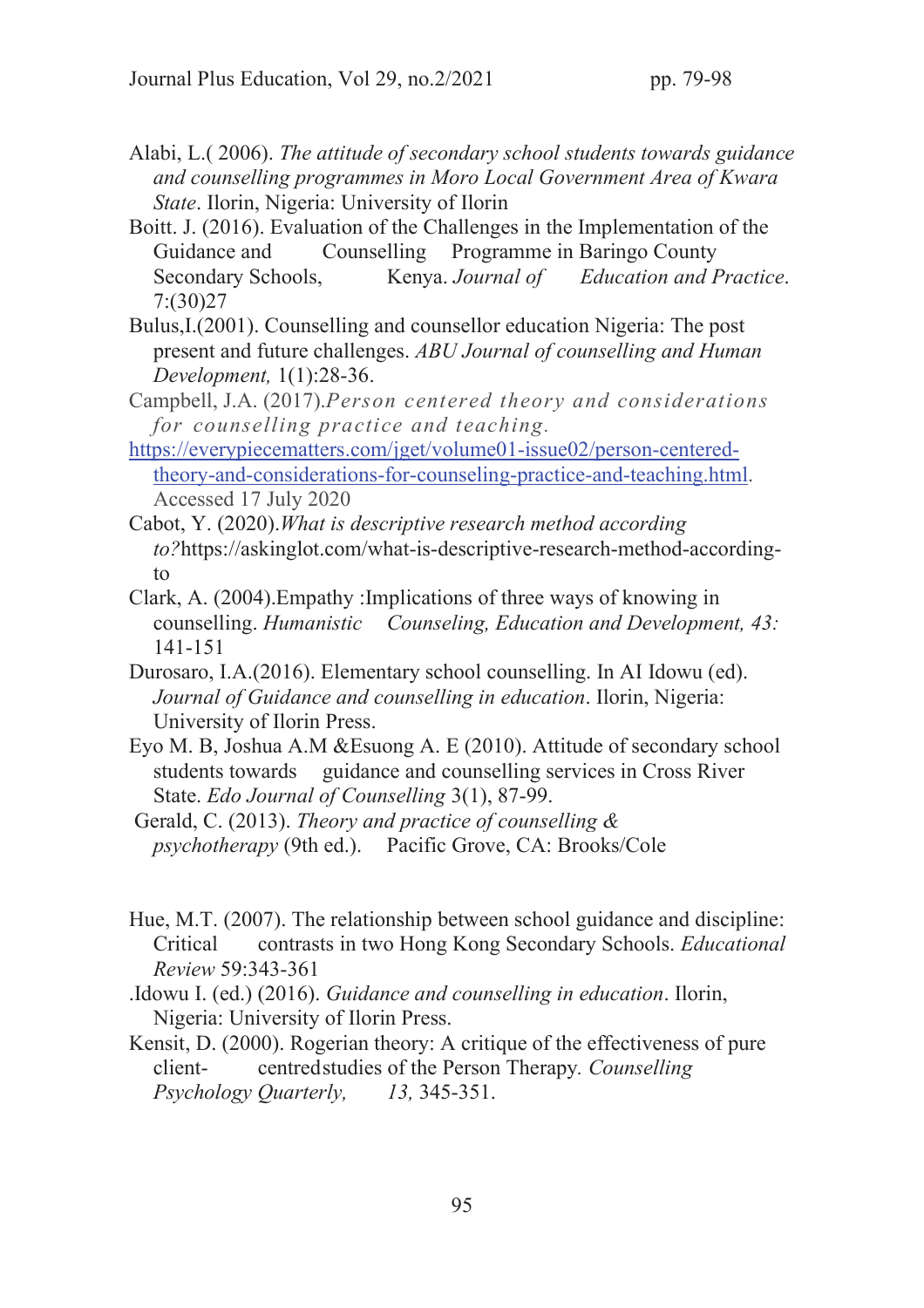- Low P. K. (2009). Considering the Challenges of Counselling Practice in schools. International. *Journal of Advancement and Counselling.* 31:71- 79.
- Lwazi, S. (2016). Implementation of guidance and counselling as a positive discipline management strategy in Bulawayo Metropolitan Province secondary schools. *Journal of the Social Sciences*, 47(3):191-205.
- Matshepo, M.(2016). Counselling in a diverse, South Africa, Multicultural context: Challenges and considerations. *Journal of Psychiatry*, 19:7-11.
- Mbabazi, G.K.&Bagaya, J.(2013). Guidance-counselling strategies and conformity with code of conduct in secondary schools in Gulu Municipality, Uganda. *InternationalJournal of Education*, 5: 39-46
- McLeod, S.(2019). *Person Centered Therapy.* Available at https://www.simplypsychology.org/client-centred-therapy.html. Accessed 15 June 2019.
- Mghweno, P.E &Mghweno, L.R.( 2014). Access to guidance and counselling services and its influence on students' school life and career choice. *African Journal of Guidance and Counselling*, 1(1), 7-15
- Mpho, J. (2016). Academic guidance for undergraduate students in a South African Medical School: Can we guide them all? *Journal of Student Affairs in Africa. 4*(2):13-24.
- Muribwathoho, H.N &Shumba, A.(2014). Guidance and counselling services in South Africa schools: Issues and challenges*.Journal of Psychology in Africa*, 16(1):123-126.
- National Report Summary (2013). *Improving Guidance and Counselling for Students in Secondary Schools.* Available at https://www.ero.govt.nz/assets/Uploads/Two-page-summary-Improvingguidance-and-counselling-for-students-in-secondary-schools-December-2013.pdf. Accessed 20 July 2019.
- Nwoye, A.(2008). Development of a guidance programme for students with Special education needs in Kenya: A study on personal orientation. *British Journal of Special Education*, 35(4):221-229.
- Obilade A.C &Laipe, D.(2000). *Roles and functions of school counsellors within the Nigerian setting.* Ilorin, Nigeria: Haytee Press and Publishing Company Ltd.
- Ojo, A.I.(2019). St*rategies for improving guidance and counselling services as perceived by teachers and counsellors in secondary schools in Ogbomosho Metropolis. State.* Ilorin, Nigeria: University of Ilorin.
- Okobiah, O.C &Okorodudu, R.I (2004). C*oncepts of guidance and counselling*. Benin City, Nigeria: Ethiope Publishing Corporation.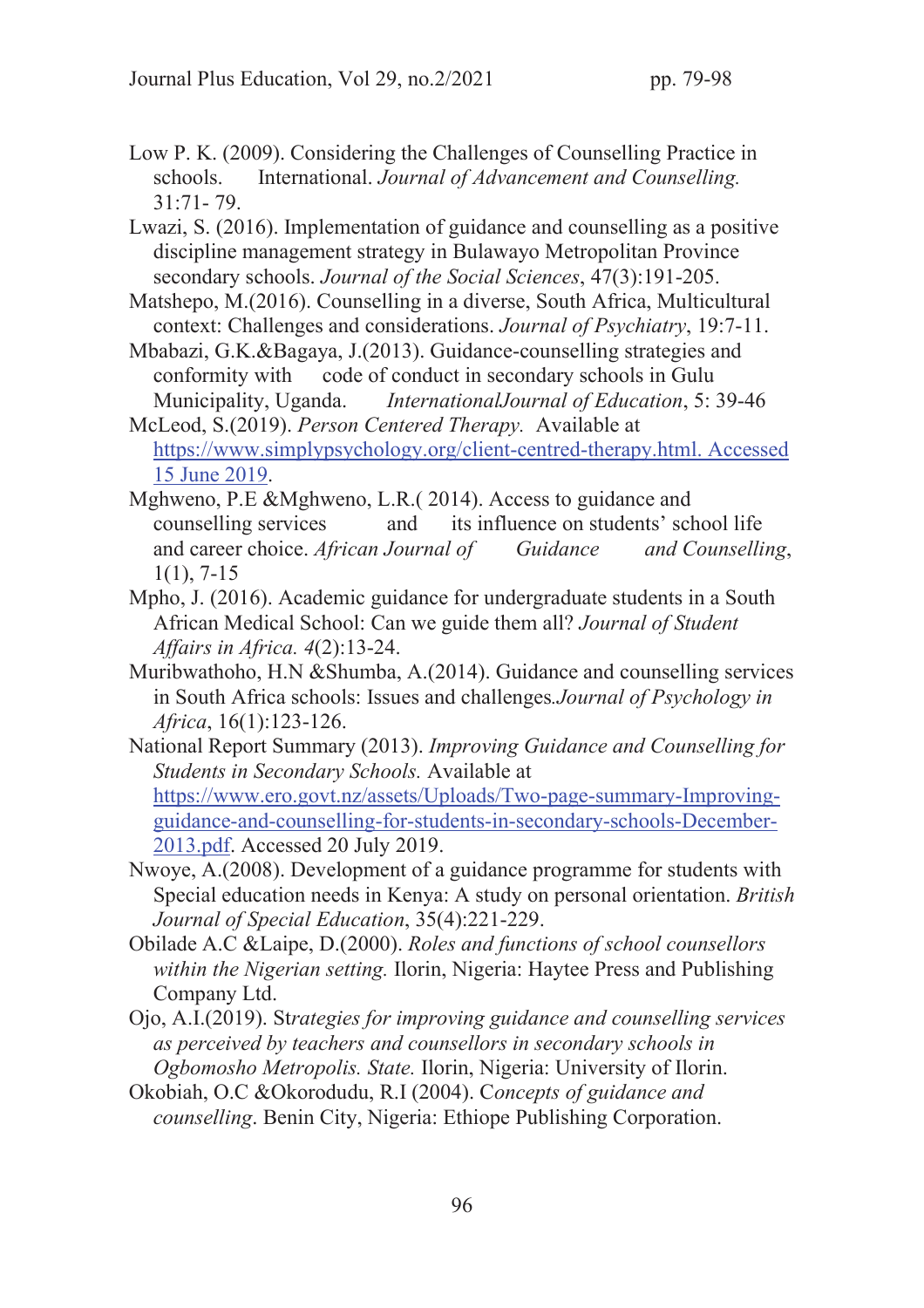- Omotosho, J.A.(2016). Career guidance and student's choice of subjects. In AI Idowu (ed). *Guidance and counselling in education*. Ilorin, Nigeria: University of Ilorin Press.
- Onyejiaku, F.O.(2001). Ca*reer guidance and counselling services in schools*. Calabar Nigeria: Vita-Nasco and Company Ltd.
- Owuamanam, T.O.(2005). The role of the counsellor and other school personnel in providing quality education in Nigerian Schools. *The Nigerian Journal of Guidance and Counselling*, 10(1):12-18.
- Oye, N. D, Obi M.C, Mohd T.N & Bernice G.A. (2012). Guidance and counselling in Nigerian Secondary Schools: The Role of ICT. *Modern Education and Computer Science* 8: 26-33.
- Rogers, Carl (1951). *Client-centered therapy: Its current practice, implications and theory*. London: Constable. Accessed from https://en.wikipedia.org/wiki/Carl\_Rogers on 22 May 2020
- Sambo, S.(2008). *Understanding guidance and counselling*. Zaria, Nigeria: Ahmadu

Bello University Press Limited.

- Thomas, S.(2013).*Client-centered therapy by Rogers: Techniques & definition* https://study.com/academy/lesson/client-centered-therapy-by rogers-techniques-definition-quiz.html. Accessed 20 May 2020
- Strauss, L.(2004). *The use of media among Nigeria youths.* Retrieved from:http://www.slideshare.net/goldlami/the-use-of-social- mediaamong- Nigeriayouth2. Accessed 18 May 2020
- Ubana, A.N (2008). *The attitude of secondary school students towards guidance and Counselling services in Yakurr Local Government Area in River State.*Ph.D thesis. Calabar, Nigeria: Cross River University of Technology.
- Umezulike, R. Q.(2013). Professional challenges to counselling practice in primary schools in Anambra State, Nigeria: The way forward*. International Journal of Psychology and Counseling*, 5(5), 97-103
- Umoh, S.H.(2016). The need for guidance and counselling. In AI Idowu (ed). *Guidance and counselling in education*. Ilorin, Nigeria: University of Ilorin Press.
- UNESCO,(2018).*Strategies for Vocational Guidance in the Twenty-first Century*. Available

athttp://www.unesco.org/education/educprog/tve/nseoul/docse/rstratve.ht ml. Accessed 10 July 2019

Wickman, S. A & Campbell C.(2003). An analysis of how Carl Rogers enacted client- centered conversation with Gloria. *Journal of Counseling and Development, 81,* 178- 184.